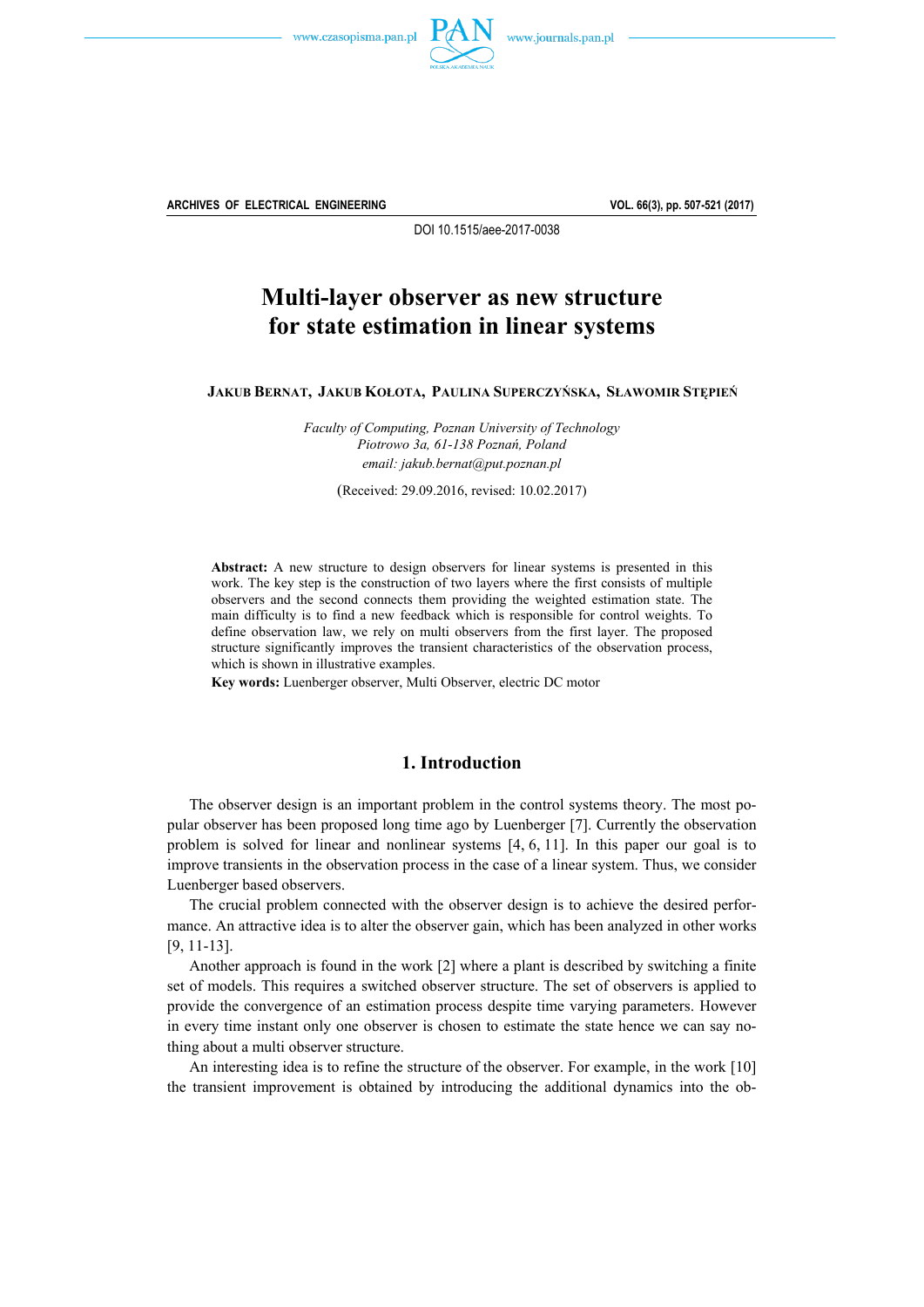



server process. In this approach the static Luenberger observer is transformed into dynamic form by replacing a static gain within a dynamic gain.

The purpose of this paper is to define a new framework which may be called Multi Observer. The authors are partially motivated by an approach formulated for the adaptive control. In works [8] the indirect adaptive controller is designed by using the identification process relying on many models, which are working simultaneously.

In this paper, our goal is to refine a structure of the Luenberger observer by its extension from a single to a multiple observer. This produces two layers. The former is a set of Luenberger observers with different estimation states. The latter calculates the weights of the first layer observers. Thanks to the auxiliary layer, we are enabled to provide a new estimation law. The proposed technique may be applied to any kind of Luenberger observer, for instance reduced order observer. Furthermore, the authors already applied the Multi Observer structure to reduce a peaking phenomenon in High Gain Observers in work [3]. In the presented work, thanks to linearity of the Luenberger observer, we may solve the problem Multi Observer problem in a very elegant way. The improvement of observer process performance is examined by simulations. To show advantage of its application in the real world, we apply a Multi Observer to a sensorless problem of a DC motor. Relying on simulations we show that a Multi Observer is not significantly affected by noise.

## **2. Multi observer definition**

We analyze the observer design technique for a multi input multi output linear system given by:

$$
\frac{dx}{dt}(t) = Ax(t) + Bu(t),
$$
\n(1)

$$
y(t) = Cx(t),\tag{2}
$$

where:  $x \in \mathbb{R}^n$  is the system state,  $u \in \mathbb{R}^m$  is the input variable,  $y \in \mathbb{R}^p$  is the output variable. The matrix  $A \in \mathbb{R}^{n \times n}$ ,  $B \in \mathbb{R}^{n \times m}$ ,  $C \in \mathbb{R}^{p \times n}$  consists of known parameters. We assume that the system is observable.

A typical approach is to design a Luenberger observer, which consists of a single system:

$$
\frac{\mathrm{d}\hat{x}}{\mathrm{d}t}(t) = A\hat{x}(t) + Bu(t) - L(\hat{y}(t) - y(t)),\tag{3}
$$

$$
\hat{y}(t) = C\hat{x}(t),\tag{4}
$$

where  $L \in \mathbb{R}^{p \times n}$  is the gain matrix. Next, we obtain an autonomous system

$$
\frac{d e}{dt}(t) = (A - LC)e(t) ,
$$
 (5)

where  $e(t) = \hat{x}(t) - x(t)$  is the estimation error. We assume that  $A - LC$  has poles in the left plane. This is easy to obtain for any observable system by designing gain *L* .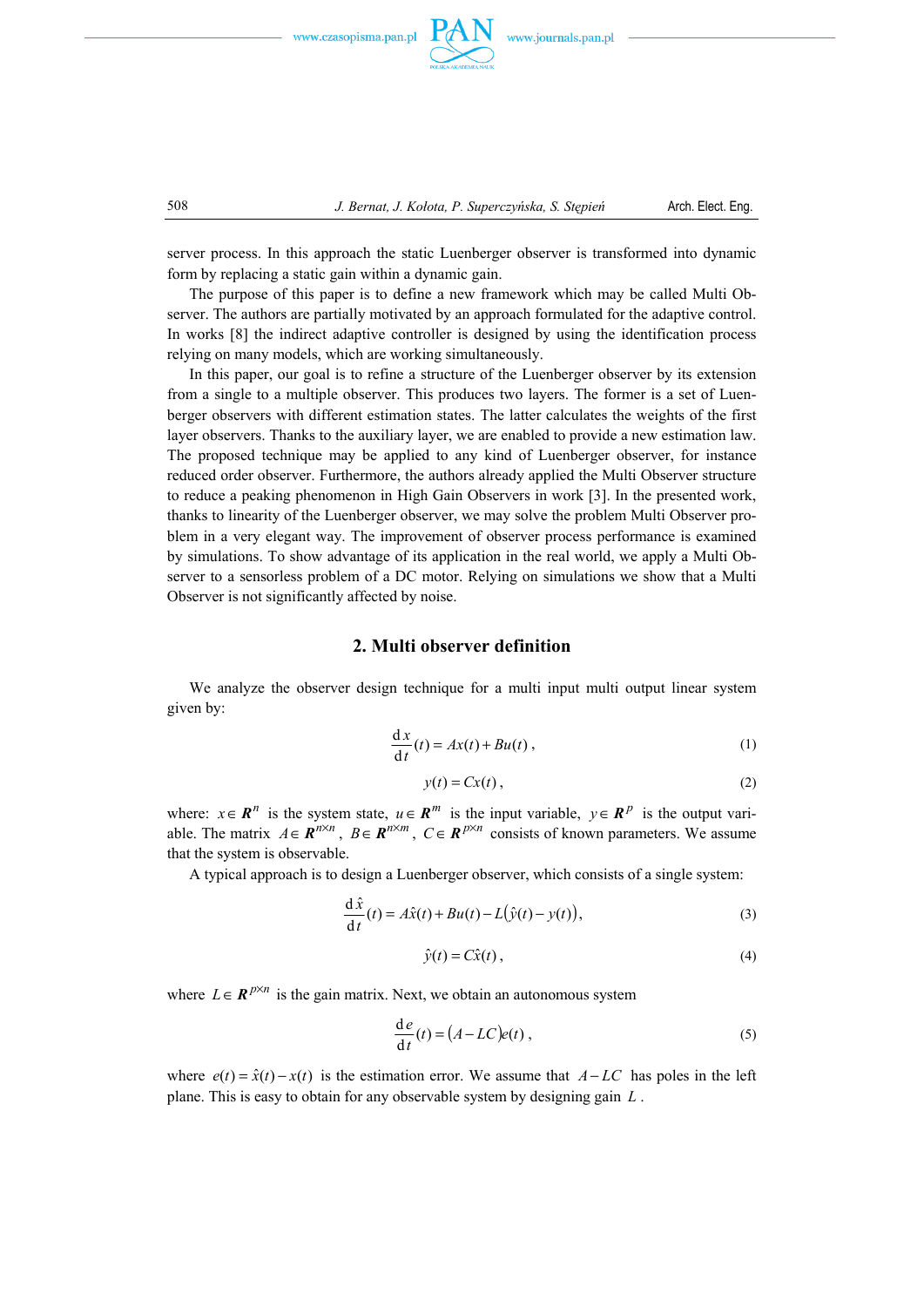

The above structure, where for a one plant is only one observer is common for the previous work. In our approach we would like to extend the number of observers to more than 1. Hence we define *M* observers

$$
\frac{\mathrm{d}\hat{x}_k}{\mathrm{d}t}(t) = A\hat{x}_k(t) + Bu(t) - L(\hat{y}_k(t) - y(t)),\tag{6}
$$

$$
\hat{\mathcal{Y}}_k(t) = C\hat{x}_k(t),\tag{7}
$$

where  $k = 1 \dots n+1$  is the observer index. It is worth noting that the difference between the observers is only between the initial state. Due to the introduction of many observers, we have many state vectors  $\hat{x}_k$ .

Nonetheless in the control system we require only one value of a state estimate. Thus, we combine all vectors from *M* observers into one

$$
\hat{x}(t) = \sum_{k=1}^{n+1} \alpha_k(t)\hat{x}_k(t) ,
$$
\n(8)

where  $\alpha_k \in \mathbb{R}$  represents weight coefficients. Please note that the proposed structure gives us a chance to estimate the observer state in two layers. The first is well known and is based on a Luenberger observer. The second is related to adjusting the influence of *k* observer on the final result. Now, we may define our goal of this work. We would like to find how to define the observation law in the second layer.

## **3. Main results**

In this section we would like to present two main statements. The first proves that there exists such  $\alpha_k^*$  that estimates state x through Equation (8). The second defines the mapping which enables us to construct an observer.

To build the observer we calculate the observation error for all models. The error is defined as:

$$
e_{\sigma}(t) = \hat{x}(t) - x(t) = \sum_{k=1}^{n+1} \alpha_k(t)\hat{x}_k(t) - x(t).
$$
 (9)

The error is found between the Multi Observer state  $\hat{x}$  and the system state  $x$ . We assume that

$$
\sum_{k=1}^{n+1} \alpha_k(t) = 1
$$
 (10)

and hence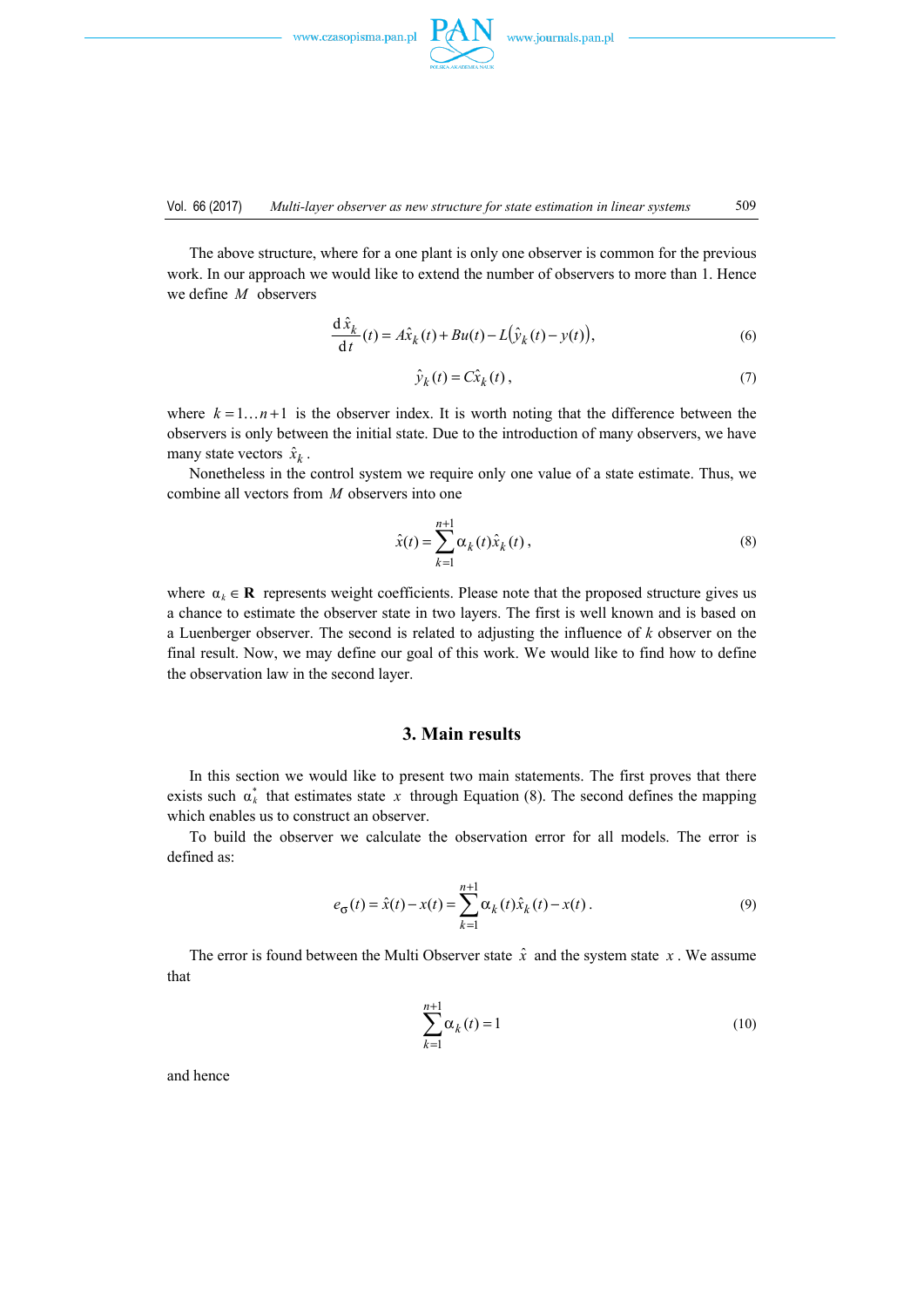

510 *J. Bernat, J. Kołota, P. Superczyńska, S. Stępień* Arch. Elect. Eng.

$$
e_{\sigma}(t) = \sum_{k=1}^{n+1} \alpha_k(t) e_k(t), \qquad (11)
$$

where  $e_k$  is the single observer error, whose derivative is the same as in Equation (5)

$$
\frac{d e_k}{dt}(t) = (A - LC)e_k(t).
$$
\n(12)

**Lemma 1.** Suppose  $\hat{x}_k(0) - x_{n+1}(0)$ ,  $k = 1...n$  as linearly independent vectors. Then, there exist weights  $\alpha_k^*$ ,  $k = 1...n+1$  which are satisfied by the equation

$$
x(0) = \sum_{k=1}^{n+1} \alpha_k^* \hat{x}_k(0).
$$
 (13)

Furthermore, if the equation

$$
x(0) = \sum_{k=1}^{n+1} \alpha_k(t)\hat{x}_k(0)
$$
 (14)

is true, then  $\alpha_k(t) = \alpha_k^*$ .

**Proof.** With the help of (10), we consider the following equation

$$
x(0) = \sum_{k=1}^{n+1} \alpha_k(t)\hat{x}_k(0) = \hat{x}_{n+1}(0) + \sum_{k=1}^n \alpha_k(t)[\hat{x}_k(0) - \hat{x}_M(0)].
$$
 (15)

Because  $\hat{x}_k(0) - x_{n+1}(0)$ ,  $k = 1...n$  are linearly independent vectors, we can choose  $\alpha_k^*$  to span any vector in  $\mathbb{R}^{n \times 1}$ . Hence, we can choose such  $\alpha_k^*$  that (15) is equal to  $x(0)$ . This assures that  $(13)$  is true.

To show second statement, we consider the following equation

$$
x(0) = \hat{x}_{n+1}(0) + \sum_{k=1}^{n} \alpha_k(t) [\hat{x}_k(0) - \hat{x}_M(0)].
$$
 (16)

Because of linearly independent vectors  $\hat{x}_k(0) - \hat{x}_{n+1}(0)$ , we conclude that  $\alpha_k(t) = \alpha_k^*$ .

**Lemma 2**. Under the foregoing conditions, the observation error  $e_{\sigma}$  is 0 for  $t \rightarrow \infty$  if and only if  $\alpha_k(t) = \alpha_k^*$ .

**Proof**. Let consider  $\alpha_k(t) = \alpha_k^*$ . Then

$$
e_{\sigma}(t) = \hat{x}(t) - x(t) = \sum_{k=1}^{n+1} \alpha_k^* \hat{x}_k(t) - x(t).
$$
 (17)

The solution of equation error (12) for *k* observer is given by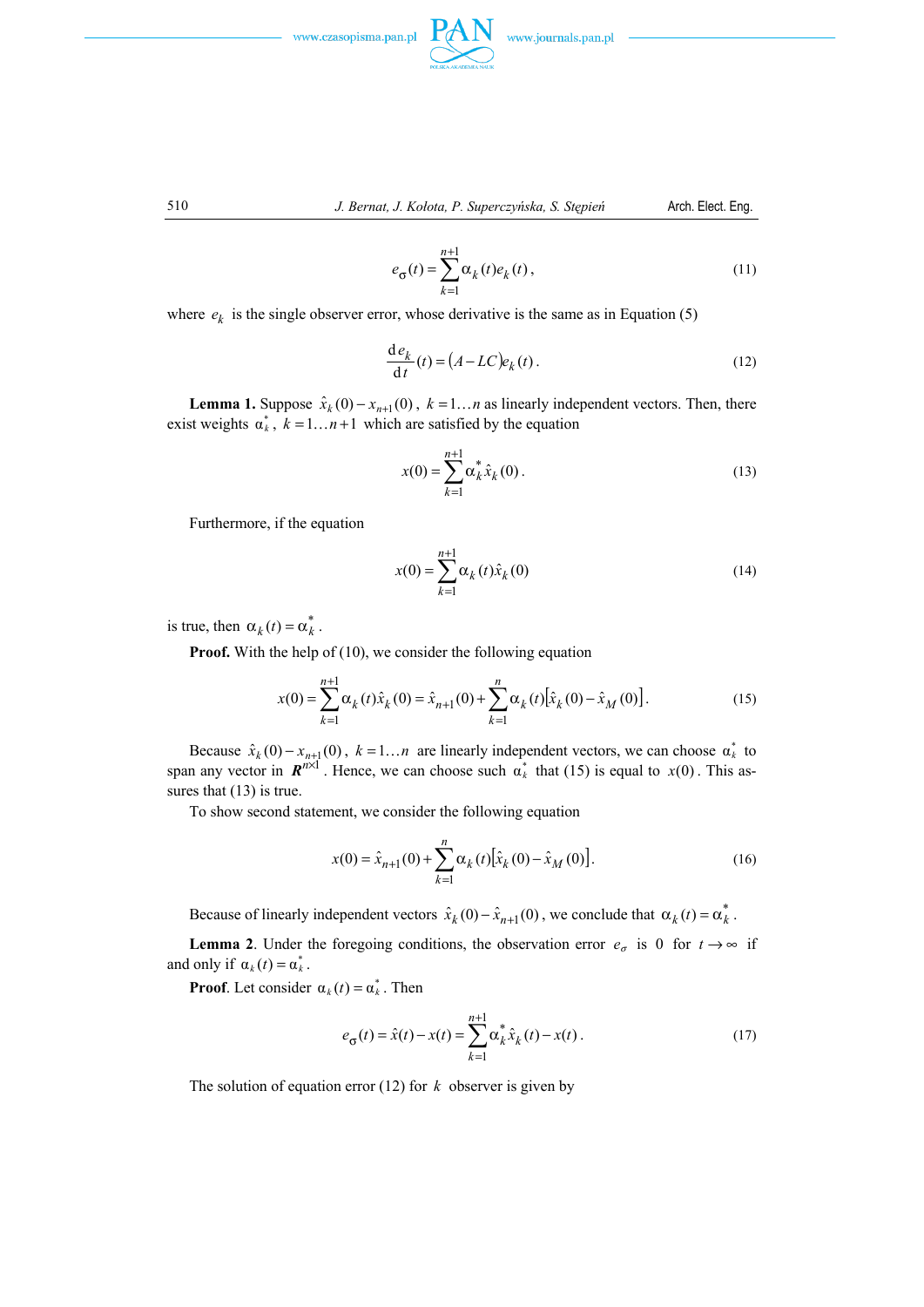

Vol. 66 (2017) *Multi-layer observer as new structure for state estimation in linear systems* 511

$$
e_k(t) = \Phi(t)e_k(0),
$$
\n(18)

where  $\Phi(t)$  is the state-transition matrix. Hence, with the help of Lemma 1 we obtain:

$$
e_{\sigma}(t) = \Phi(t) \left[ \sum_{k=1}^{n+1} \alpha_k^* \hat{x}_k(0) - x(0) \right] = 0, \qquad (19)
$$

which finishes the first part of the proof.

If we consider  $e_{\sigma}(t) = 0$ , then

$$
\Phi(t) \left[ \sum_{k=1}^{n+1} \alpha_k(t) \hat{x}_k(0) - x(0) \right] = 0.
$$
\n(20)

Because  $\Phi(t)$  is invertible for  $t > 0$  then

$$
\sum_{k=1}^{n+1} \alpha_k(t)\hat{x}_k(0) - x(0) = 0.
$$
 (21)

From Lemma 1, we conclude that  $\alpha_k(t) = \alpha_k^*$ .

From the point of view of the observation process, we search an algorithm which could estimate  $\alpha_k(t)$  such that they produce  $e_{\sigma}(t) = 0$ . It could be expected that if it is possible to estimate  $\alpha_k(t)$  coefficients simultaneously with decaying  $e_k(t)$ , then the observation process will converge faster. Unfortunately, in Equation (11) error  $e_k(t)$  is unknown in the observation process, hence we require additional mapping to obtain accessible signals. Let us consider the most obvious case

$$
\eta_k(t) = Ce_k(t) \tag{22}
$$

and the following mapping:

$$
\eta(t) = \alpha_1(t)\eta_1(t) + ... + \alpha_k(t)\eta_k(t) + ... + \alpha_{n+1}(t)\eta_{n+1}(t).
$$

Transform  $\eta(t) = Ce_{\sigma}(t)$  is not invertible. Therefore  $\eta(t) = 0$  does not ensure that  $e_{\sigma}(t)$ is equal to 0. This motivated us to search more sophisticated transformation. We calculate *n* −1 derivatives of (7)

 $\vdots$ 

$$
\frac{d\eta_k}{dt}(t) = C \frac{d e_k}{dt}(t) = C A e_k(t) - C L \eta_k(t),
$$
\n(23)

$$
\frac{\mathrm{d}^2\,\eta_k}{\mathrm{d}\,t^2}(t) = CA^2 e_k(t) - CA L \eta_k(t) - CL \frac{\mathrm{d}\,\eta_k}{\mathrm{d}\,t}(t) \,,\tag{24}
$$

$$
\frac{d^{n-1}\eta_k}{dt^{n-1}}(t) = CA^{n-1}e_k(t) - \dots - CL\frac{d^{n-2}\eta_k}{dt^{n-2}}(t).
$$
 (25)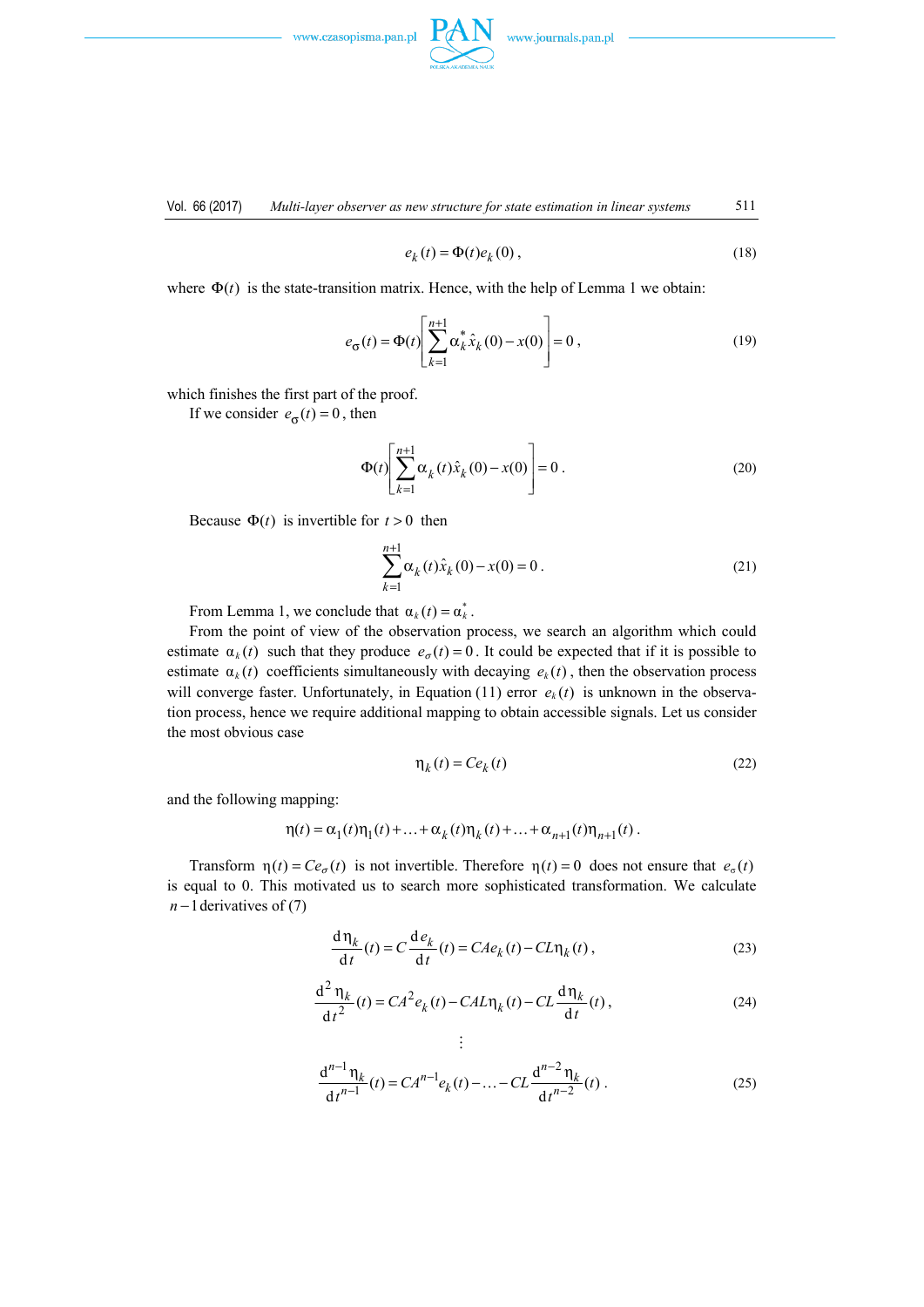



The above equations can be integrated *n* −1 times and they can be expressed as a matrix equation

$$
\xi_k(t) = \begin{bmatrix} C \\ CA \\ \vdots \\ CA^{n-1} \end{bmatrix} \begin{bmatrix} t \\ \vdots \\ 0 \end{bmatrix} \begin{bmatrix} t \\ \vdots \\ 0 \end{bmatrix} e(\tau) d\tau , \qquad (26)
$$

where  $\xi_k \in \mathbf{R}^{n \times 1}$  is defined as

$$
\xi_{k}(t) = \begin{bmatrix} 1 & 0 & \dots & 0 \\ CL & 1 & \dots & 0 \\ \vdots & \vdots & \ddots & \vdots \\ CA^{n-2}L & CA^{n-1}L & \dots & 1 \end{bmatrix} \begin{bmatrix} v_{n-1,k}(t) \\ \vdots \\ v_{0,k}(t) \end{bmatrix} .
$$
 (27)

The signals  $v_{j,k}(t) \in \mathbf{R}$ , where *j* denotes an index and *k* is the observer number, create the integration chain

$$
v_{0,k}(t) = \eta_k(t),\tag{28}
$$

$$
\frac{\mathrm{d}v_{1,k}(t)}{\mathrm{d}t} = v_{0,k}(t) , \qquad (29)
$$

$$
\frac{\mathrm{d}v_{2,k}(t)}{\mathrm{d}t} = v_{1,k}(t) , \qquad (30)
$$

$$
\vdots,\t(31)
$$

$$
\frac{d \nu_{n-1,k}(t)}{dt} = \nu_{n-2,k}(t) \,. \tag{32}
$$

It is worth to note that  $\xi_k(t)$  is found relying on output error  $\eta_k(t)$  and its integrals. Hence, it is easily accessible in the control system. Now, we are ready to state a theorem which enables estimation of  $\alpha_k(t)$  coefficients.

**Theorem 1.** Let consider  $\xi_k(t)$  defined by (27) and (28-32) and introduce an auxiliary error

$$
e_{\xi}(t) = \sum_{k=1}^{n+1} \alpha_k(t) \xi_k(t) ,
$$
 (33)

then, for  $t > 0$  auxiliary error  $e_{\xi}(t)$  is equal to 0 if and only if  $\alpha_k(t) = \alpha_k^*$ .

**Proof.** Let consider  $\alpha_k(t) = \alpha_k^*$ . Thanks to  $e_k(t) = \Phi(t)e_k(0)$  the solution on  $\xi_k(t)$  is equal to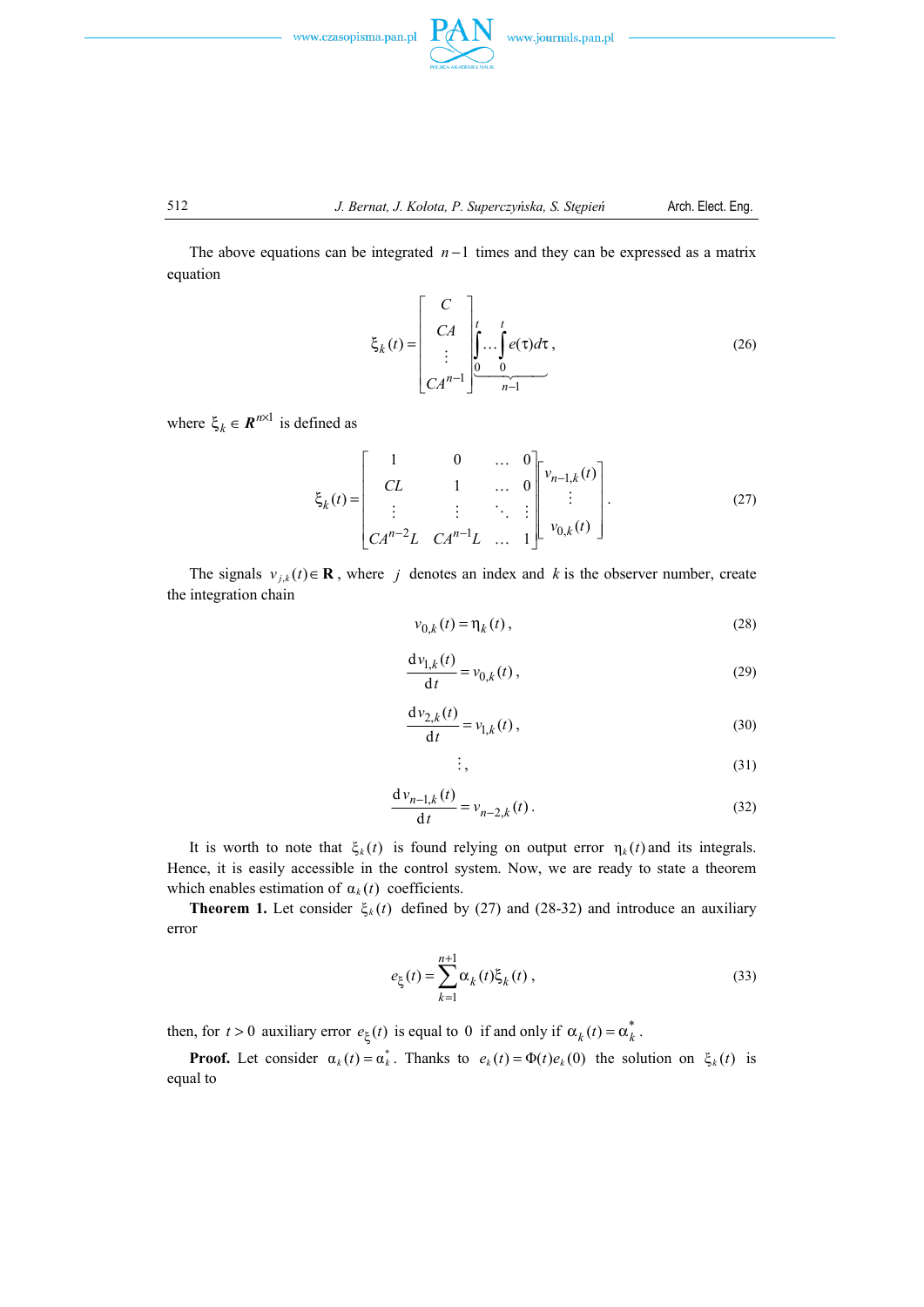



$$
\xi_k(t) = \begin{bmatrix} C \\ CA \\ \vdots \\ CA^{n-1} \end{bmatrix} \Gamma(t)e_k(0) , \qquad (34)
$$

where  $\Gamma(t) = | \dots | \Phi(\tau)$  $\frac{0}{2}$   $\frac{0}{2}$   $\frac{0}{2}$   $\frac{0}{2}$   $\frac{0}{2}$   $\frac{0}{2}$   $\frac{0}{2}$   $\frac{0}{2}$   $\frac{0}{2}$   $\frac{0}{2}$   $\frac{0}{2}$   $\frac{0}{2}$   $\frac{0}{2}$   $\frac{0}{2}$   $\frac{0}{2}$   $\frac{0}{2}$   $\frac{0}{2}$   $\frac{0}{2}$   $\frac{0}{2}$   $\frac{0}{2}$   $\frac{0}{2}$   $\frac{0}{2}$   $\ldots$ 1 0 0  $(t)$ −  $\Gamma(t) = \int \dots \int \Phi(\tau) d\tau$ *n t t*  $\mathbf{d}$   $(t) = \left( \ldots \right) \Phi(\tau) d\tau$ . The auxiliary error may be rewritten as

$$
e_{\xi}(t) = \begin{bmatrix} C \\ CA \\ \vdots \\ CA^{n-1} \end{bmatrix} \Gamma(t) \sum_{k=1}^{M} \alpha_{k}(t) e_{k}(0)
$$
 (35)

and with the help of (10)

$$
e_{\xi}(t) = \begin{bmatrix} C \\ CA \\ \vdots \\ CA^{n-1} \end{bmatrix} \Gamma(t) \begin{bmatrix} n+1 \\ \sum_{k=1}^{n+1} \alpha_k(t)\hat{x}_k(0) - x(0) \end{bmatrix} .
$$
 (36)

From Lemma (1), we conclude that  $e_{\xi}(t) = 0$ . This finishes the first part of the proof. Now, let assume that  $e_{\xi}$  (*t*) = 0. This yields to

$$
\begin{bmatrix}\nC \\
C A \\
\vdots \\
C A^{n-1}\n\end{bmatrix}\n\Gamma(t)\n\begin{bmatrix}\n\sum_{k=1}^{n+1} \alpha_k(t)\hat{x}_k(0) - x(0) \\
\vdots\n\end{bmatrix} = 0.
$$
\n(37)

From the properties of the transition matrix we known that  $\Gamma(t)$  is invertible for  $t > 0$ . Additionally, we have also assumed that the matrix is observable, hence  $[C \quad C A \quad \dots \quad C A^{n-1}]$ is invertible. Thus, we conclude that

$$
\sum_{k=1}^{n+1} \alpha_k(t)\hat{x}_k(0) - x(0) = 0
$$
\n(38)

and from Lemma  $\alpha_k(t) = \alpha_k^*$ .

The above result describes how to estimate state  $x(t)$  in the second layer. The key-note of the estimation algorithm is to find  $\alpha_k^*$  whose value is unknown at the beginning of the observation process. As soon as we estimate  $\alpha_k^*$ , we known from Theorem 1 that  $e_{\sigma}(t)$  is reduced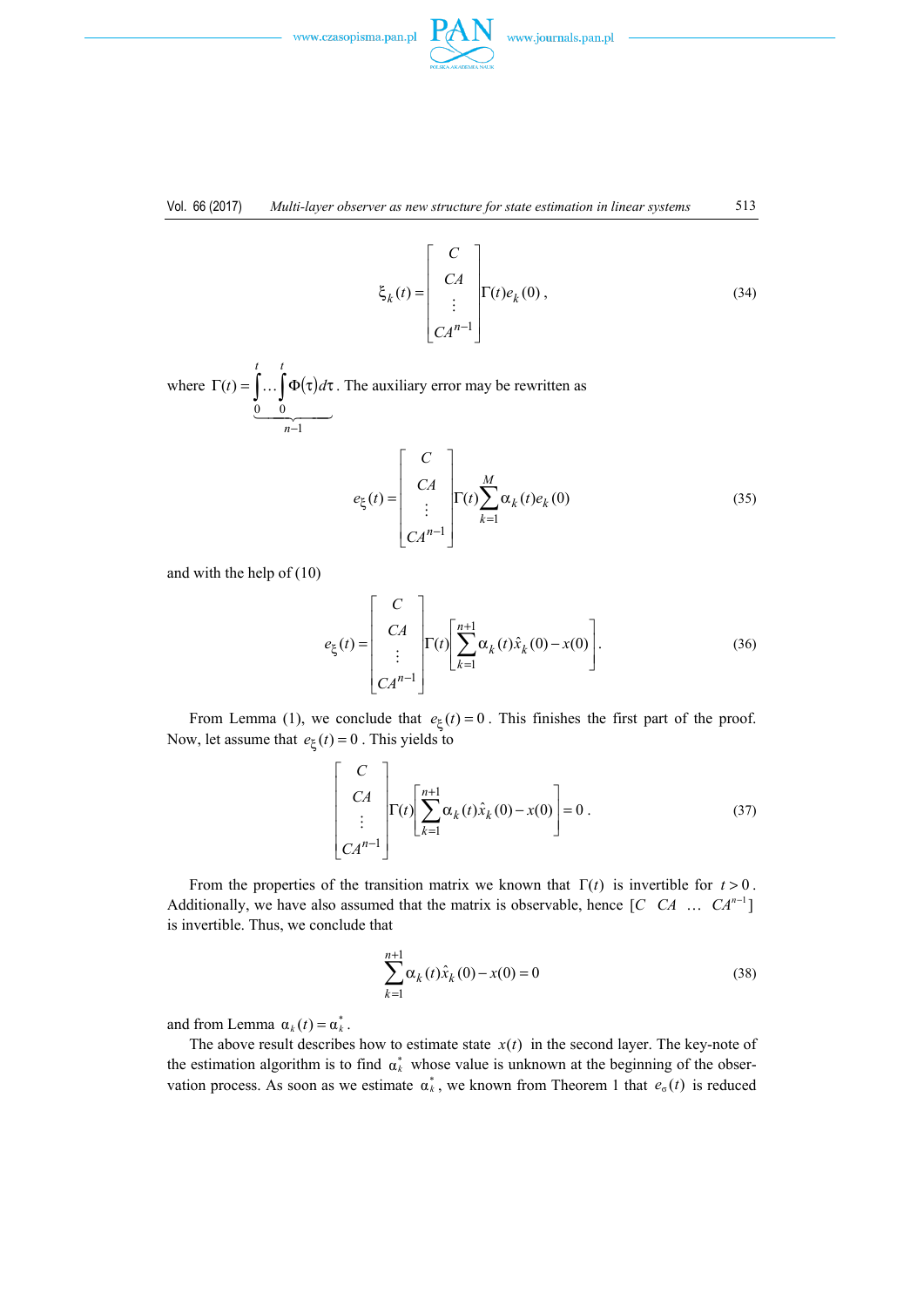



to 0. This means that  $\hat{x}(t)$  is equal to  $x(t)$ . In the next section we will show how to find  $\alpha_k^*$ based on (33).

Now, the main point of applying a Multi Observer is clearly visible. It has to be emphasized that the goal of using many observers is not to find the initial starting guest of  $\hat{x}(0)$ as close as  $x(0)$ . The second layer is introduced to provide additional mapping and thereby expand the capabilities of the observation process.

# **4. Estimation algorithm**

In this section we describe a method of estimation of weights  $\alpha_k(t)$ . Relying on Theorem 2 we would like to find  $\alpha_k^*$  which reduces  $e_{\xi}(t) = 0$ . Hence, with the help of (10) it is worth to rewrite (33) as

$$
e_{\xi}(t) = \alpha_{n+1}\xi_{n+1}(t) + \sum_{k=1}^{n} \alpha_k \xi_k(t) = \xi_{n+1}(t) + \sum_{k=1}^{n} \alpha_k \left[\xi_k(t) - \xi_{n+1}(t)\right].
$$
 (39)

The simplest method to find  $\alpha_k^*$  is to solve the above equation such that  $e_{\xi}(t) = 0$ . However, such a solver is difficult to implement in a real time system and the disturbances will greatly influence the solution. Hence, we propose to find  $\alpha_k(t)$  coefficients by an RLS algorithm which works in a discrete domain.

Let consider that the second layer works in the sampled time frame. We assume that the weight factors  $\hat{\alpha}_k (n_p T_p)$  and integration chain  $\xi_k (n_p T_p)$  are sampled and available as discrete signals. This means that the observers from the first layer and the integration chain (27) work in a continuous domain. In the considered problem, the regressor is specified as

$$
y_{rls}[n_p] = \varphi_{rls}^T[n_p] \hat{\theta}_{rls}[n_p] + \varepsilon_{rls}[n_p],
$$
\n(40)

where:  $\hat{\theta}_{rls} \in \mathbf{R}^{n \times 1}$  is the vector with estimated parameters,  $\varphi_{rls} \in \mathbf{R}^{n \times n}$  is the vector of known functions and  $y_{\text{rls}} \in \mathbf{R}^{\text{n} \times 1}$  is the output. The above vectors are defined as

$$
\Theta_{rls}[n_p] = [\alpha_1(n_p T_p) \quad \alpha_2(n_p T_p) \quad \dots \quad \alpha_n(n_p T_p)]^T,
$$
\n(41)

$$
\varphi_{rls}[n_p] = \begin{bmatrix} \xi_1(n_p T_p) - \xi_M(n_p T_p) \\ \vdots \\ \xi_{M-1}(n_p T_p) - \xi_M(n_p T_p) \end{bmatrix}^T,
$$
\n(42)

$$
y_{rls}[n_p] = [-\xi_M(n_p T_p)].
$$
\n(43)

Please note that if an estimator reduces  $\varepsilon_{rls}$  to 0 then from Equation (33) we conclude that  $e_{\xi}$  is also equal to 0. This means that  $\alpha_k(t) = \alpha_k^*$  and hence the estimated state  $x(t)$  is equal to  $x(t)$ .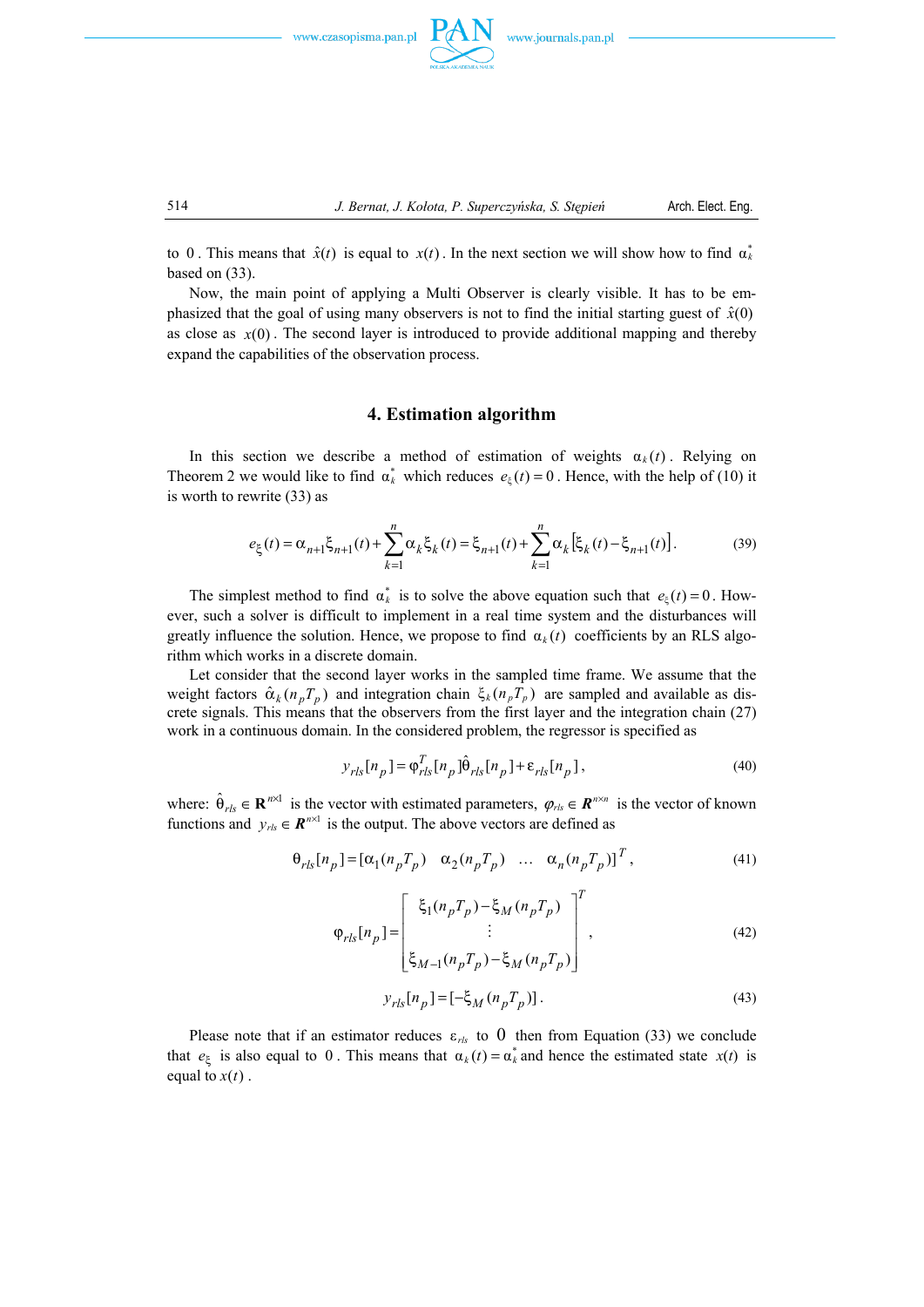

The control theory provides many algorithms for solving an estimation problem based on regressor. In this work we have chosen an RLS algorithm. Relying on [1], we apply the following estimator

$$
K[n_p] = P[n_p - 1]\varphi_{rls}[n_p]\left(I + \varphi_{rls}^T[n_p]P[n_p - 1]\varphi_{rls}[n_p]\right)^{-1},\tag{44}
$$

$$
P[n_p] = (I - K[n_p] \varphi_{rls}^T[n_p])^{-1} P[n_p - 1],
$$
\n(45)

$$
\hat{\Theta}_{rls}[n_p] = \hat{\Theta}_{rls}[n_p - 1] + K[n_p][v_{rls}[n_p] - \varphi_{rls}^T[n_p]\hat{\Theta}_{rls}[n_p - 1]),
$$
\n(46)

where:  $I \in \mathbb{R}^{n \times n}$  is the identity matrix,  $K \in \mathbb{R}^{n \times n}$  is the auxiliary gain and  $P \in \mathbb{R}^{n \times n}$  and  $P = p_{rls}I$  with  $p_{rls} > 0$ . The specified estimator error converges to 0 because matrix  $\varphi_{rls}$  is full rank.

In the next section, we will show that the proposed methodology provides great transient improvement in the observation process.

#### **5. Simulation**

#### **5.1. Compare with Luenberger Observer**

To show the properties of Multi Observer, we consider a linear system defined as

$$
A = \begin{bmatrix} 0 & 1 & 0 \\ 0 & 0 & 1 \\ -a_2 & -a_1 & -a_0 \end{bmatrix}, \quad B = \begin{bmatrix} 0 \\ 0 \\ 1 \end{bmatrix}, \tag{47}
$$

$$
C = \begin{bmatrix} 1 & 0 & 0 \end{bmatrix},\tag{48}
$$

where  $a_0 = -263.5$ ,  $a_1 = -129.1$ ,  $a_2 = -20.1$ . The single observer gains are set to

$$
L_1 = [-8.1 \quad 81.6 \quad -794.5],\tag{49}
$$

$$
L_2 = [39.9 \quad 243.8 \quad -2816], \tag{50}
$$

$$
L_3 = [99.9 \quad 2637.5 \quad -3188.8],\tag{51}
$$

and hence  $A - L_j C$ ,  $j = 1...3$  poles are equal to

$$
p_1 = [-3.5 \quad -4 \quad -4.5], \tag{52}
$$

$$
p_2 = [-25 \quad -20 \quad -15], \tag{53}
$$

$$
p_3 = \begin{bmatrix} -45 & -40 & -35 \end{bmatrix}.
$$
 (54)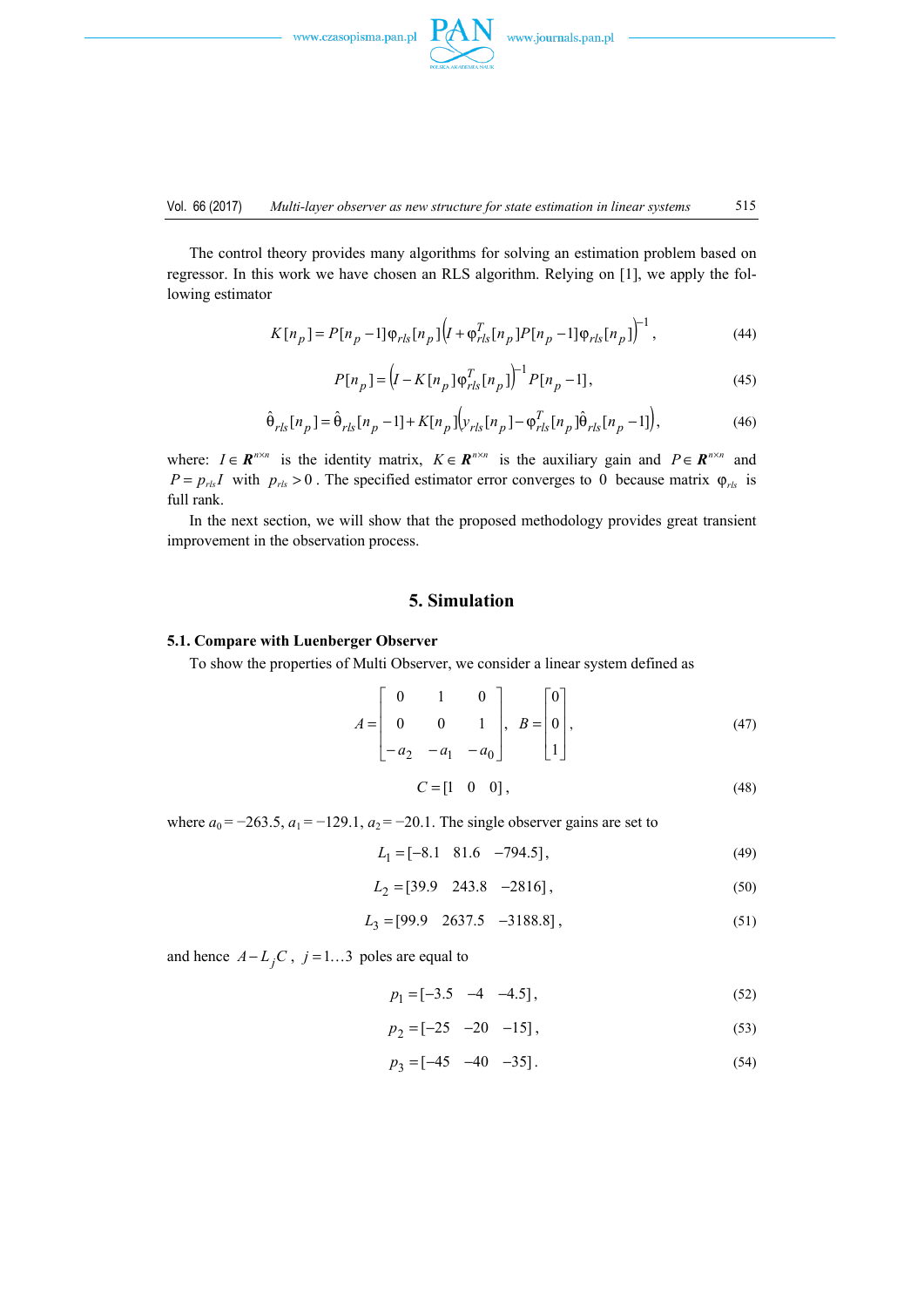



We consider three different gains in a single observer to show the influence of Multi Observer on an observation process. Now, we define the number of a multiple observer equal to  $n + 1 = 4$ . The initial estimation points are equal to:

$$
\hat{x}_1 = (0) = \begin{bmatrix} 4 \\ 0 \\ 0 \end{bmatrix}, \quad \hat{x}_2 = (0) = \begin{bmatrix} 0 \\ 4 \\ 0 \end{bmatrix}, \quad \hat{x}_3 = (0) = \begin{bmatrix} 0 \\ 0 \\ 4 \end{bmatrix}, \quad \hat{x}_4 = (0) = \begin{bmatrix} 0 \\ 0 \\ 0 \end{bmatrix}
$$
(55)

and weight's coefficients are given by:

$$
\alpha_1(0) = \dots = \alpha_4(0) = 0.25 \tag{56}
$$

Thus, the initial estimation point is:

$$
x(0) = \begin{bmatrix} 1 & 1 & 1 \end{bmatrix}^T. \tag{57}
$$

The RLS gain is set to  $p_{rls} = 10$ . The plant and observer have been simulated by the Eulerforward method with sampling time  $T_p = 1$  ms. The output signal has been disturbed by white noise with variance 0.05. The input signal is square waveform with an amplitude of 4 and a period of 250 ms. The results are presented in Fig. 1. It is visible that for all gains  $L_1$ ,  $L_2$  and *L*3 Multi Observer has a smaller overshoot and faster converge time than the single observer. It also does not increase the level of noise in estimated states. It is visible that for high gain values, a single observer has peaks at the beginning of transients. This effect does not take place for a Multi Observer.

#### **5.2. Observer for speed-sensorless DC**

Let consider an observer applied to a constructed speed-sensorless DC drive [4]. We assume a DC motor model as

$$
\frac{d\omega}{dt} = -\frac{b}{J}\omega + \frac{k_t}{J}i - \frac{1}{J}T_L,
$$
\n(58)

$$
\frac{di}{dt} = -\frac{R}{L}i - \frac{k_t}{L}\omega + \frac{1}{L}u\,,\tag{59}
$$

where:  $\omega$  is the motor speed, *i* is the phase current,  $T_L$  is the constant load torque, *u* is the phase voltage,  $R$  is the resistance,  $L$  is the inductance,  $k_t$  is the torque constant,  $b$  is the viscous friction and *J* is the rotor inertia. Motor parameters are defined in Table 1.

| Parameter name   | Symbol | Value              | Unit           |
|------------------|--------|--------------------|----------------|
| Resistance       | R      | 3.2                | Ω              |
| Inductance       |        | 8.6                | mH             |
| Torque constant  | k,     | 0.0319             | Nm/A           |
| Viscous friction |        | 0.00012            | <b>Nms</b>     |
| Rotor inertia    |        | $30 \cdot 10^{-6}$ | $kg \cdot m^2$ |

Table 1. Motor DC parameters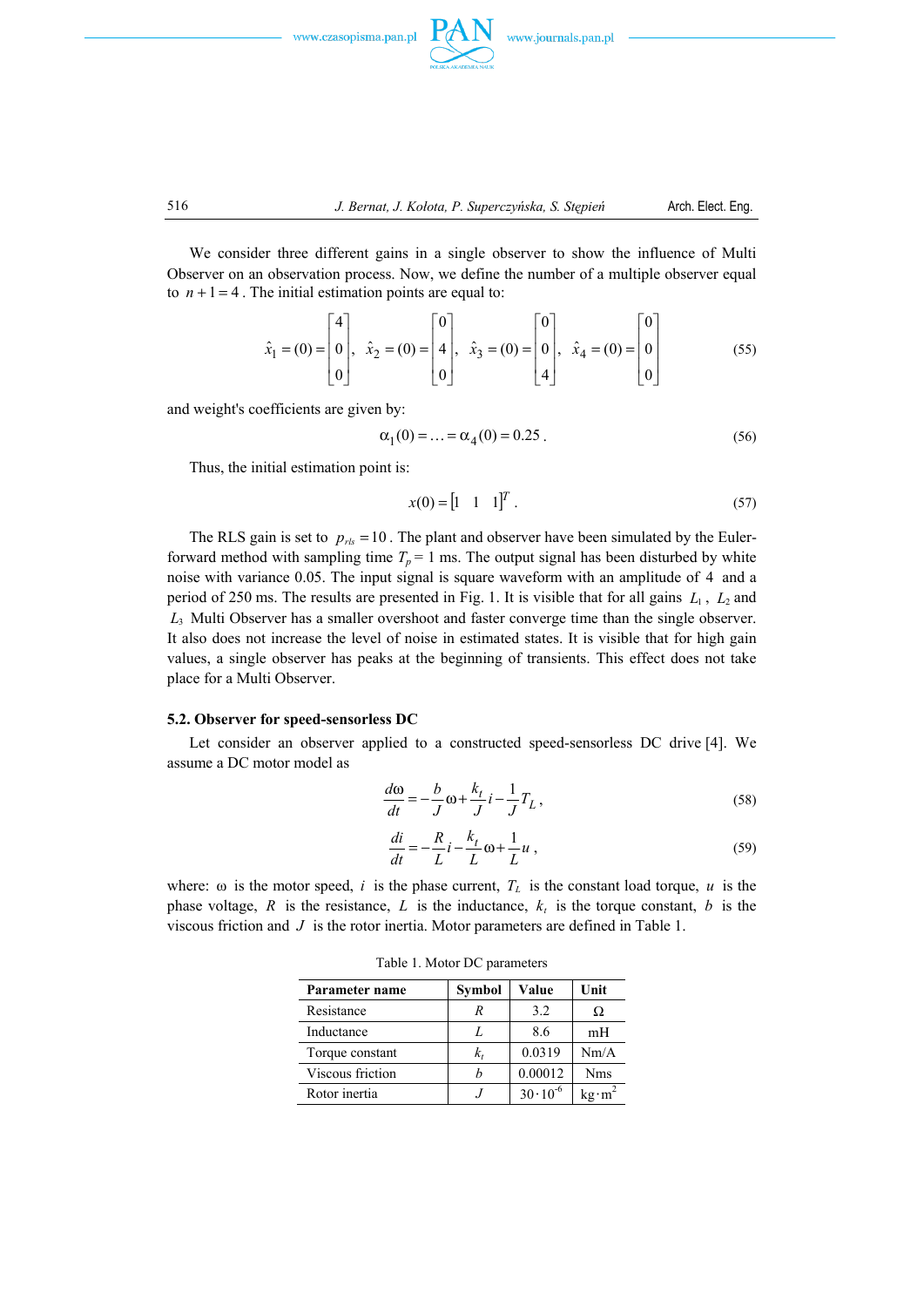



Fig. 1. Converge of error estimation for Multi Observer (a, c, e) and single observer (b, d, f)

In the speed-sensorless problem we accept that motor speed and load torque are inaccessible. Hence, it is useful to consider load torque as motor state variable. This gives possibility to estimate its value. Thus, we transform model (58-59) into state space system (1)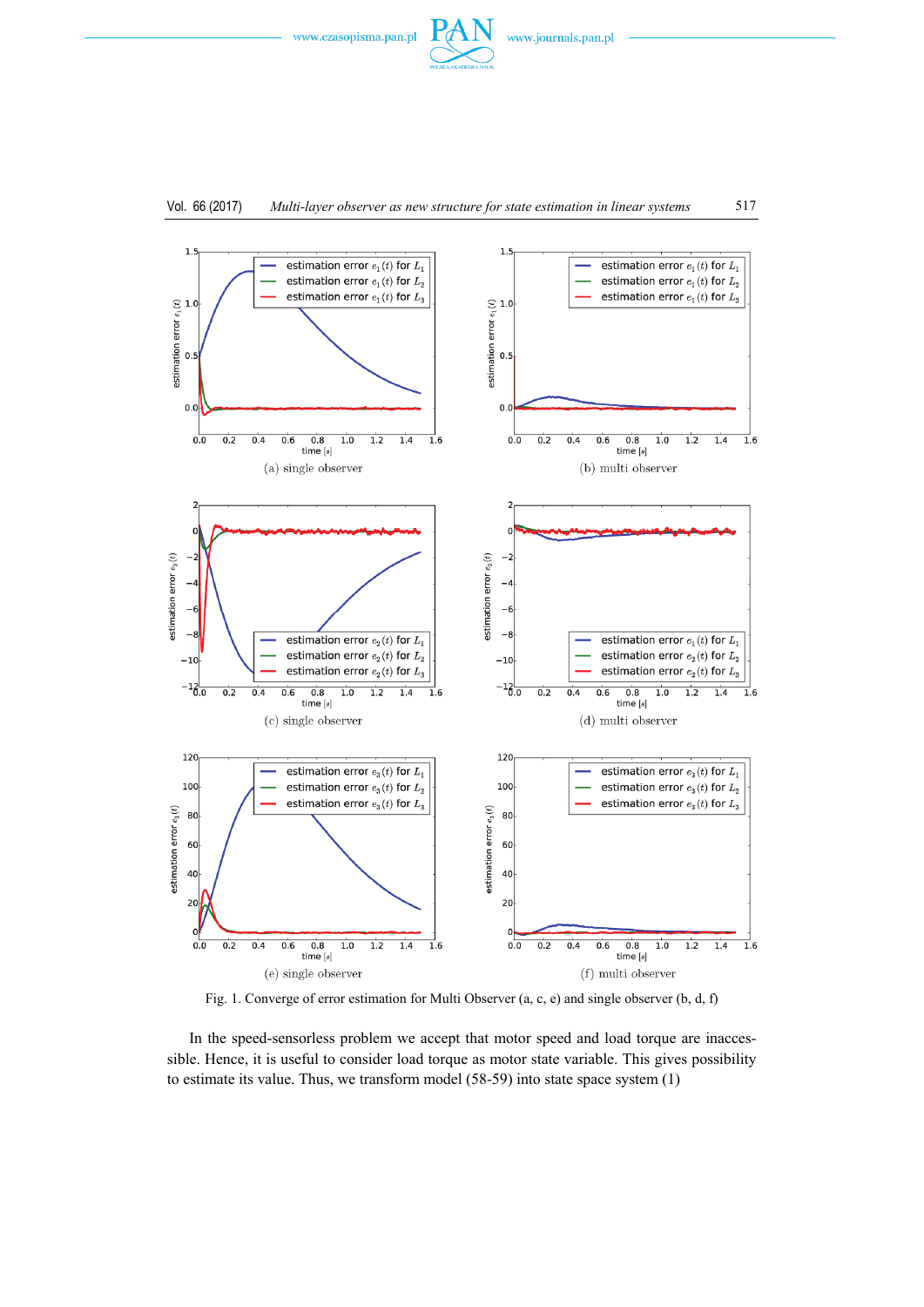

$$
f_{\rm{max}}
$$

518 *J. Bernat, J. Kołota, P. Superczyńska, S. Stępień* Arch. Elect. Eng.

$$
x = \begin{bmatrix} \omega & i & T_L \end{bmatrix}^T, \ y = \begin{bmatrix} i \end{bmatrix}, \ u = \begin{bmatrix} u \end{bmatrix}, \tag{60}
$$

$$
A = \begin{bmatrix} -\frac{b}{J} & \frac{k_t}{J} & -\frac{1}{J} \\ -\frac{k_t}{L} & -\frac{R}{L} & 0 \\ 0 & 0 & 0 \end{bmatrix}, B = \begin{bmatrix} 0 \\ \frac{1}{L} \\ 0 \end{bmatrix},
$$
(61)

$$
C = \begin{bmatrix} 0 & 1 & 0 \end{bmatrix}.
$$
 (62)

Now, to construct an observer we choose matrix *L* as

$$
L = \begin{bmatrix} 0 & 0 & -\mu \end{bmatrix},\tag{63}
$$

which gives the following linear time-invariant system

$$
\frac{\mathrm{d}}{\mathrm{d}t} \begin{bmatrix} e_{\omega} \\ e_i \\ e_r \end{bmatrix} = \begin{bmatrix} -\frac{b}{J} & \frac{k_t}{J} & -\frac{1}{J} \\ -\frac{k_t}{L} & -\frac{R}{L} & 0 \\ 0 & \mu & 0 \end{bmatrix} \begin{bmatrix} e_{\omega} \\ e_i \\ e_r \end{bmatrix},
$$
(64)

where:  $e_{\omega} = \hat{\omega} - \omega$ ,  $e_i = \hat{i} - i$  and  $e_T = \hat{T}_L - T_L$  represent the estimated speed error, estimated current error and estimated load torque error respectively. We set  $\mu$  equal to 0.06 Nm/As. Thus, system (64) has poles equal to −361.11, −13.46, −1.53.

In our system, load torque is modelled as a state variable. This provides that the observer is represented by *A*, *C* and *L* matrixes of system (3). Now, we can apply a Multi Observer extension. The number of single observers is equal to  $n+1=4$ . Each observer has a different initial point

$$
\hat{x}_1(0) = \begin{bmatrix} 400 \\ 0 \\ 0 \end{bmatrix} \quad \hat{x}_2(0) = \begin{bmatrix} 0 \\ 4 \\ 0 \end{bmatrix} \quad \hat{x}_3(0) = \begin{bmatrix} 0 \\ 0 \\ 0.08 \end{bmatrix} \quad \hat{x}_4(0) = \begin{bmatrix} 0 \\ 0 \\ 0 \end{bmatrix} . \tag{65}
$$

The above points satisfies condition (13). We choose initial weights coefficients equal to

$$
\alpha_1(0) = \dots = \alpha_4(0) = 0.25\tag{66}
$$

and hence the initial estimated state is given by  $x(0) = \begin{bmatrix} 100 & 1 & 0.02 \end{bmatrix}^T$ . The RLS algorithm gain is set to  $p_{\text{rls}} = 50$ . To execute simulation, the motor model and Multi Observer are approximated by the Euler-forward method with sampling time  $T_p = 0.1$  ms. The motor voltage is equal to 10 V and load torque is equal to 0.01 Nm. To imitate real environment, white noise is added to the output of the motor model with a variance of 0.05. The simulation results are presented in Figs. 2, 3 and 4. Fig. 5 shows the transients of weights  $\alpha_k$  which are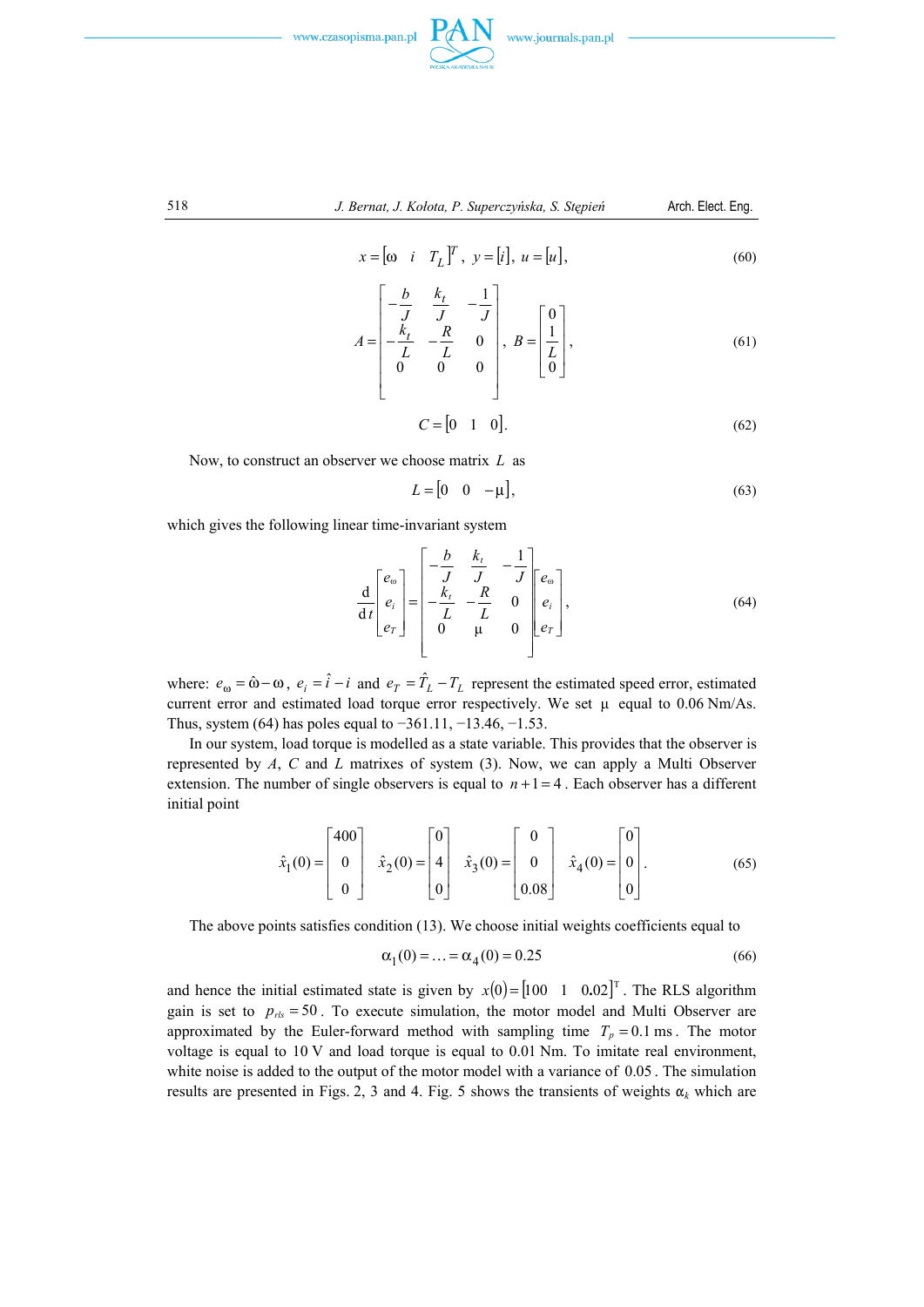

implemented only in the Multi Observer case.The figures consist of the motor state and estimated state by Multi Observer (MO) and the single observer (SO). The latter is a Luenberger observer defined by *A*, *C* and *L* matrixes. It is visible that the Multi Observer converges faster than the single observer in all the cases. It has also a small overshoot. The estimated speed and motor current are also not affected by noise.



Fig. 2. Convergence of motor speed, estimated speed by single observer (SO) and Multi Observer (MO)



Fig. 3. Convergence of estimated motor current by single observer (SO) and Multi Observer (MO)

## **6. Conclusions**

In this work a new framework has been proposed to solve the observation problem for a linear system. Based on the presented simulation, we have shown that it significantly improves transients. The analysis of properties of Multi Observer was performed as well. The future work is to apply the Multi Observer to real application.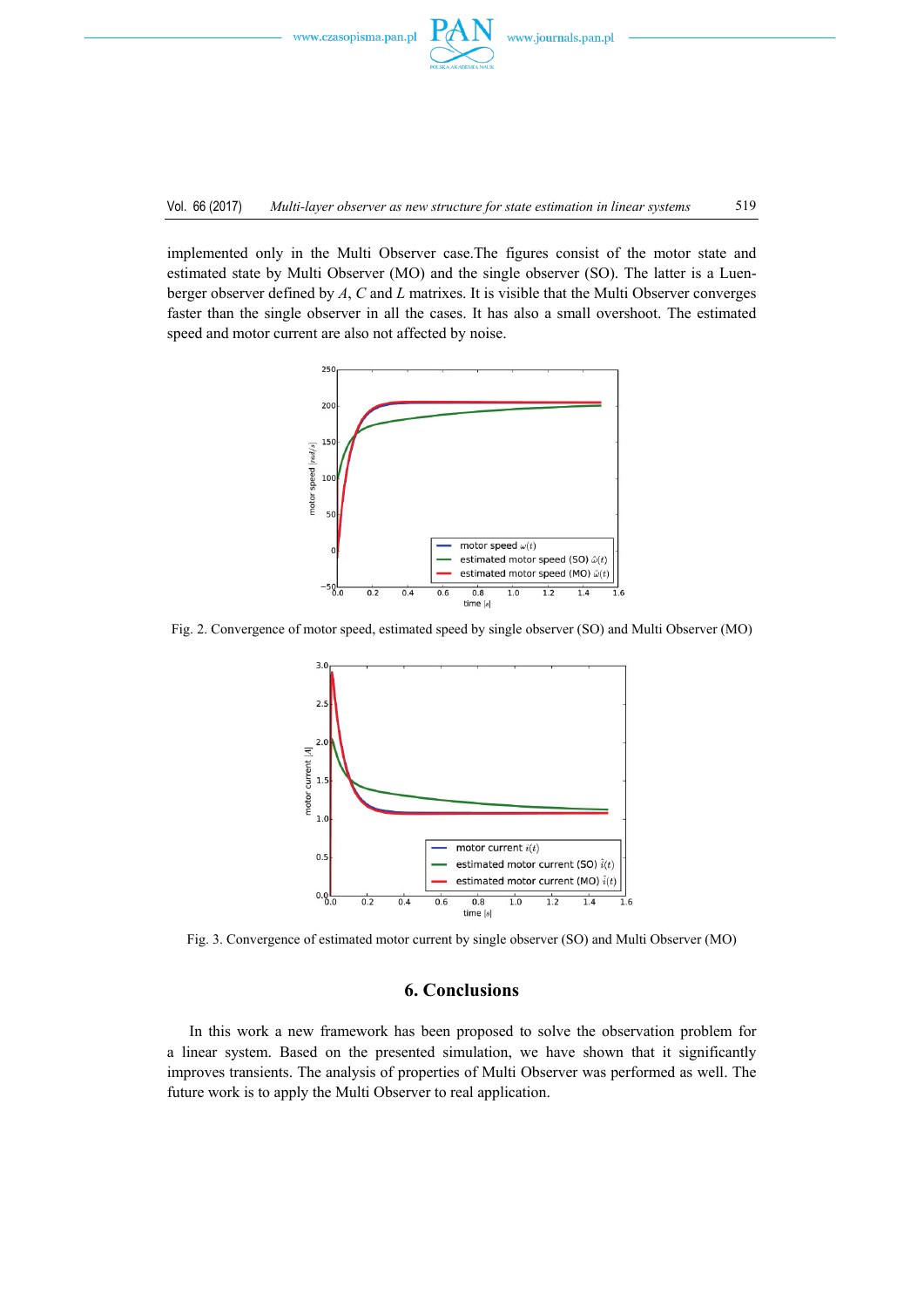



Fig. 4. Convergence of estimated load torque by single observer (SO) and Multi Observer (MO)



Fig. 5. Transients of Multi Observer weights

#### **References**

- [1] Astrom K.J., Wittenmark B., *Adaptive Control*, Prentice Hall, New Jersey (1994).
- [2] Bejarano F.J., Pisano A., *Switched observers for switched linear systems with unknown inputs*, IEEE Trans. on Automatic Control, vol. 56, no. 3, pp. 681-686 (2011).
- [3] Bernat J., Stępień S., *Multi-modelling as new estimation schema for high-gain observers*, International Journal of Control, vol. 88, no. 6, pp. 1209-1222 (2015).
- [4] Bernat J., Kolota J., *Sensorless position estimator applied to nonlinear IPMC model*, Smart Materials and Structures, vol. 25, no. 11 (2016).
- [5] Bowes S.R., Sevinc A., Holliday D., *New natural observer applied to speed-sensorless dc servo and induction motor*, IEEE Transactions On Industrial Electronics, vol. 51, no. 5, pp. 1025-1032 (2004).
- [6] Laidi K., Benmansour K., Ferdjouni A., Bouchhida O., *Real-time implementation of an interconnected observer design for p-cells chopper*, Archives of Electrical Engineering, vol. 59, no. 1-2, pp. 5-20 (2010).